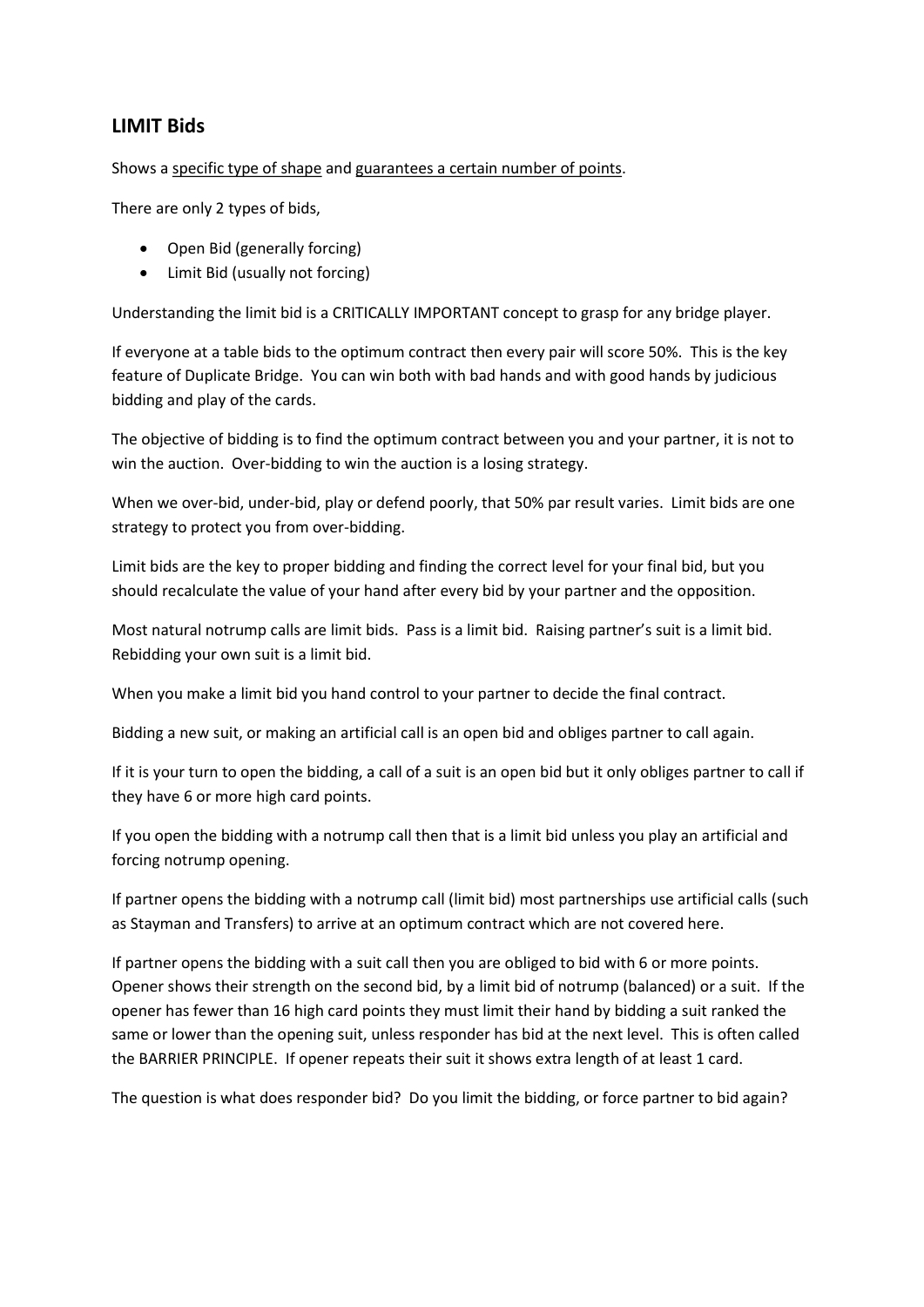## Minimum hand (6-9 points limited to 1 of suit, 1NT of 2 of partner's suit)

| <b>Partner Opens</b>          | <b>Partner Overcalls</b>         | <b>I</b> Overcall             |
|-------------------------------|----------------------------------|-------------------------------|
| I want to make a limit bid as | Pass or minimum limit bid only   | Pass or limit bid at cheapest |
| soon as possible.             | with support for partner's suit. | level.                        |

## Medium hand (10-12 points bid to 2 level or jump raise partner's suit)

| <b>Partner Opens</b>              | <b>Partner Overcalls</b>            | <b>Overcall</b>                  |
|-----------------------------------|-------------------------------------|----------------------------------|
| I want to invite game so make     | Pass or limit bid with support      | 8+ HCP 5 card suit at 1 level;   |
| an invitational limit bid with a  | for partner's suit. Only call a     | 10+ HCP 5 card suit at 2 level,  |
| fit, or keep the bidding open for | new suit with good points and a     | or jump shows a pre-emptive      |
| 1 round so partner can show       | void in partner's suit. The best    | hand (limit bid) with long suit. |
| the strength of their hand.       | option is a cue raise with a fit or |                                  |
| Then decide if game is on.        | pass without a fit.                 |                                  |

Strong hand (12-15, 16-18 or 18+ points) There are many artificial system calls intended to force game or show slam interest in this situation when partner opens or overcalls.

| <b>Partner Opens</b>           | <b>Partner Overcalls</b>         | I Open                        |
|--------------------------------|----------------------------------|-------------------------------|
| I want to find a game contract | Make an open bid of new suit,    | Assess partners bid (limit or |
| so keep the bidding open until | limit or game bid. The cue raise | open) and either pass, bid    |
| partner limits their hand and  | (with a fit) is a good option to | game, make an invitational    |
| then choose which game unless  | force partner to show the        | limit bid or force with a new |
| bad misfit. I normally won't   | strength of their hand.          | suit only when very strong.   |
| settle for any contract below  |                                  |                               |
| game unless the opposition     |                                  |                               |
| show unusual strength or       |                                  |                               |
| partner opened light.          |                                  |                               |

| <b>Dealer</b> | N           | E(you)      | $\mathsf{S}$ | W              | <b>Comment</b>                                      |
|---------------|-------------|-------------|--------------|----------------|-----------------------------------------------------|
| North         | Pass        | Pass        | ?            |                | <12+ points; balanced to semi-balanced              |
| North         | Pass        | Pass        | Pass         | 1 <sup>C</sup> | 0-5 points                                          |
|               | <b>Pass</b> | <b>Pass</b> | ?            |                |                                                     |
| North         | Pass        | <b>Pass</b> | Pass         | 1 <sup>C</sup> | 6-9 points; 5 card club suit (if playing std with 3 |
|               | <b>Pass</b> | 2C          |              |                | club openings), no 4 card major.                    |
| North         | Pass        | Pass        | Pass         | 1 <sup>C</sup> | 6-9 points, balanced no 4 card major.               |
|               | <b>Pass</b> | 1NT         | ?            |                |                                                     |
| North         | Pass        | 1NT         | ?            |                | 15-17 points; balanced hand.                        |
| North         | Pass        | 2NT         | ?            |                | 20-22 points; balanced hand.                        |
| North         | Pass        | <b>Pass</b> | Pass         | 1NT            | 0-7 points, balanced.                               |
|               | Pass        | <b>Pass</b> | ?            |                |                                                     |
| North         | Pass        | Pass        | Pass         | 1NT            | 8-9 points; no 4 card major.                        |
|               | Pass        | 2NT         | ?            |                |                                                     |
| <b>North</b>  | Pass        | Pass        | Pass         | 1NT            | 10-15 points; Balanced and/or no 4 card major.      |
|               | Pass        | 3NT         | ?            |                |                                                     |

Examples of limit bids